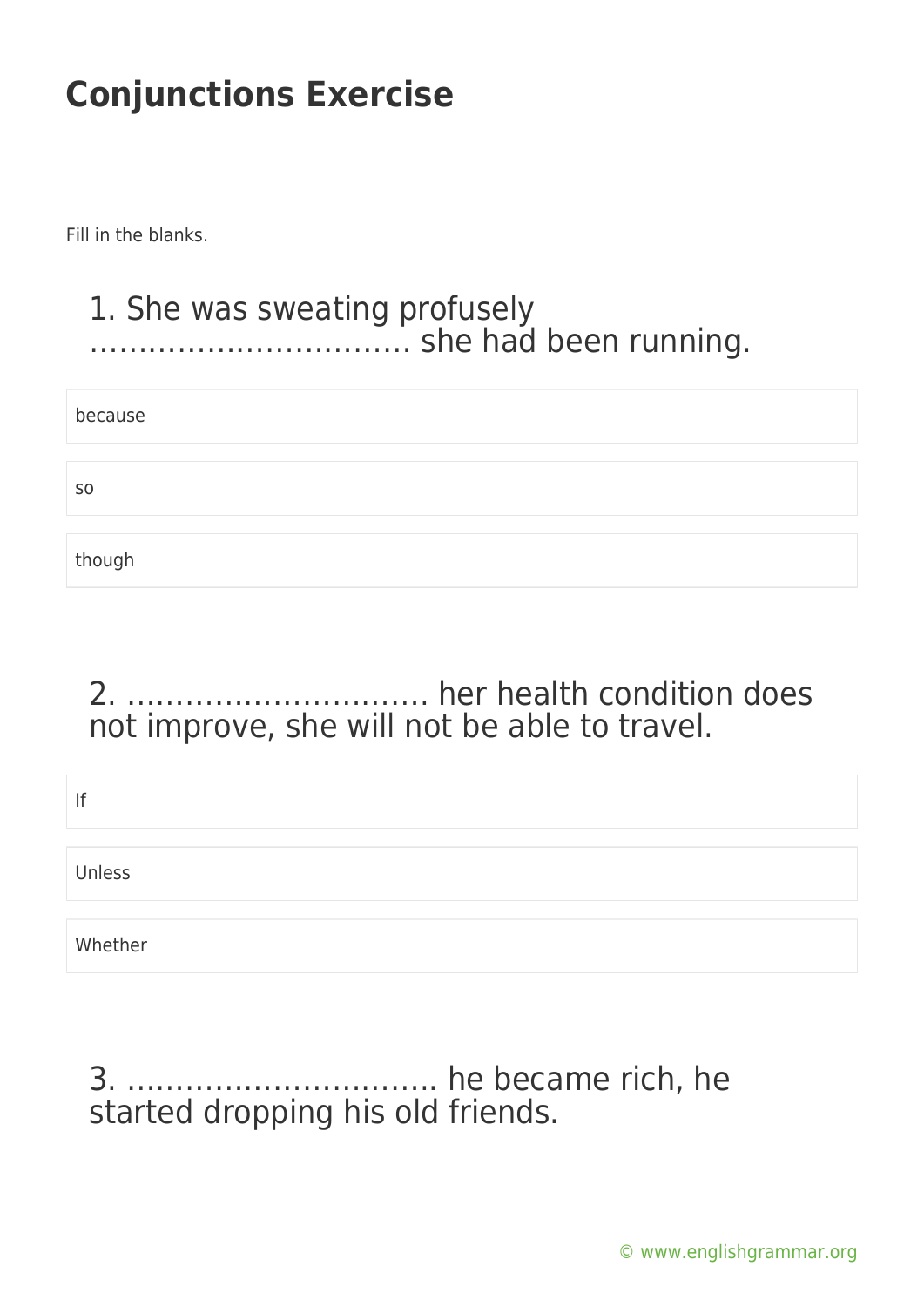As soon as If As long as

### 4. You will enjoy good health …………………………… you watch your diet.

as long as

as soon as

as far as

### 5. I will help you …………………………….. you tell me everything.

provided that

supposing

[© www.englishgrammar.org](https://www.englishgrammar.org/)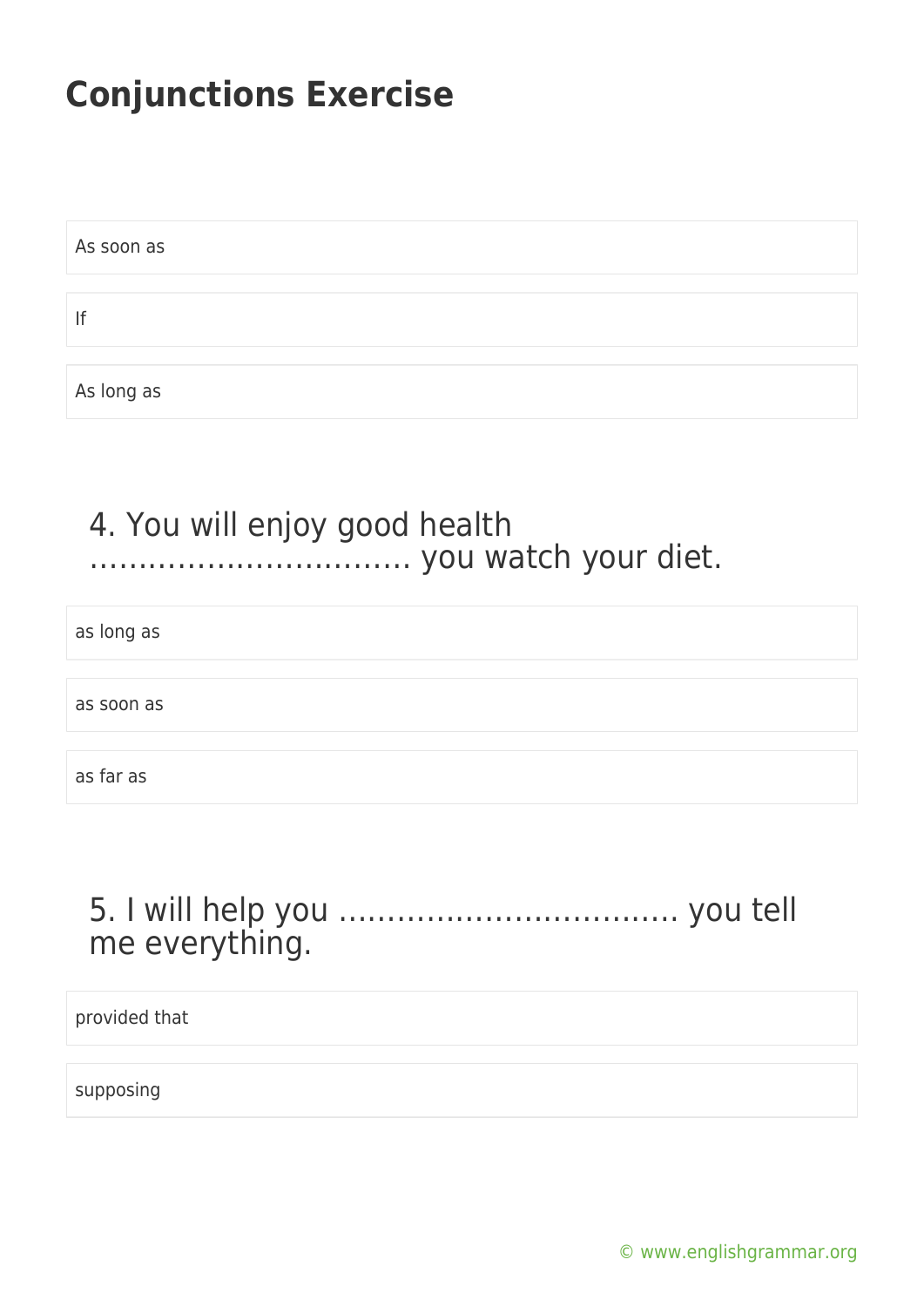so

## 6. …………………………… you miss another deadline, you will lose the job.

If As Though

#### 7. He is confident ………………………….. he will win.

| as   |  |
|------|--|
|      |  |
| that |  |
|      |  |
| if   |  |

[© www.englishgrammar.org](https://www.englishgrammar.org/)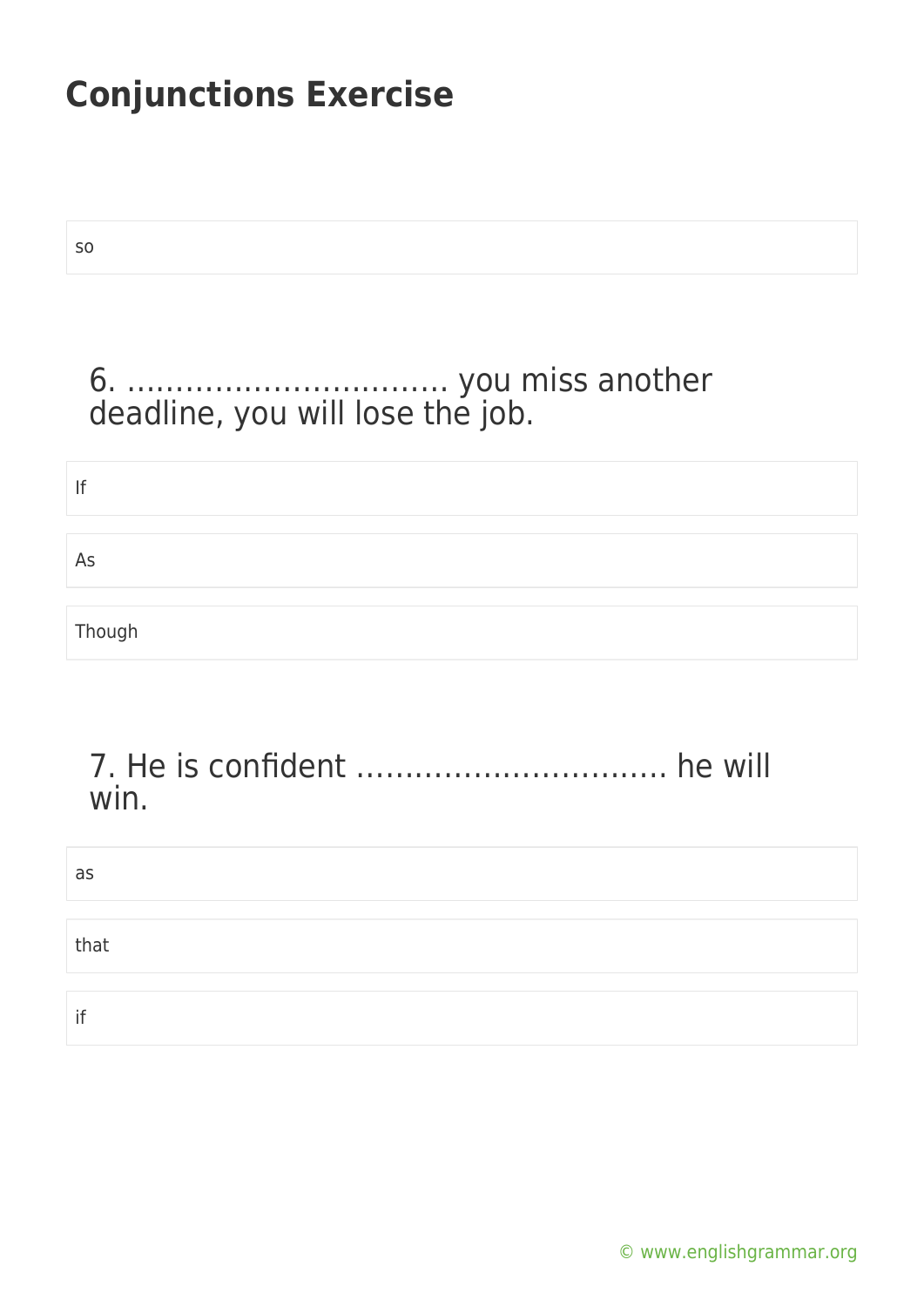## 8. He learned English ……………………………. he would get a better job.

| so that     |  |
|-------------|--|
|             |  |
| so as to    |  |
|             |  |
| in order to |  |

## 9. ……………………………. he lacks formal schooling, he is clever and industrious.

| Though |  |
|--------|--|
|        |  |
| If     |  |
|        |  |
| As     |  |

#### 10. We don't know …………………………… we can help.

Please select 2 correct answers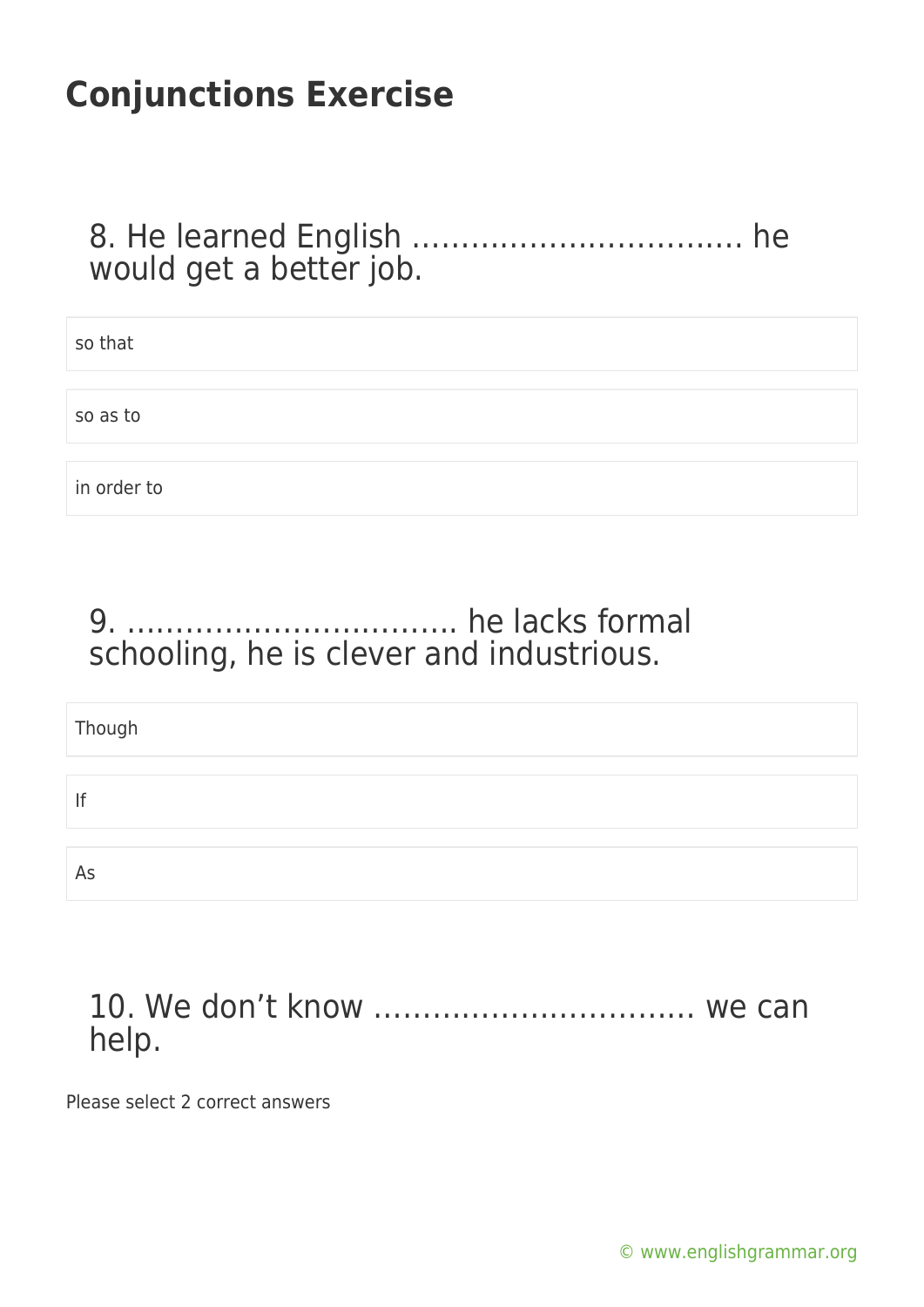| whether |  |
|---------|--|
|         |  |
| if      |  |
|         |  |
| that    |  |

#### 11. He limped ……………………………. his leg was broken.

Please select 2 correct answers

as if though as though

## 12. …………………………… she is employed, she can pay off her debts.

That